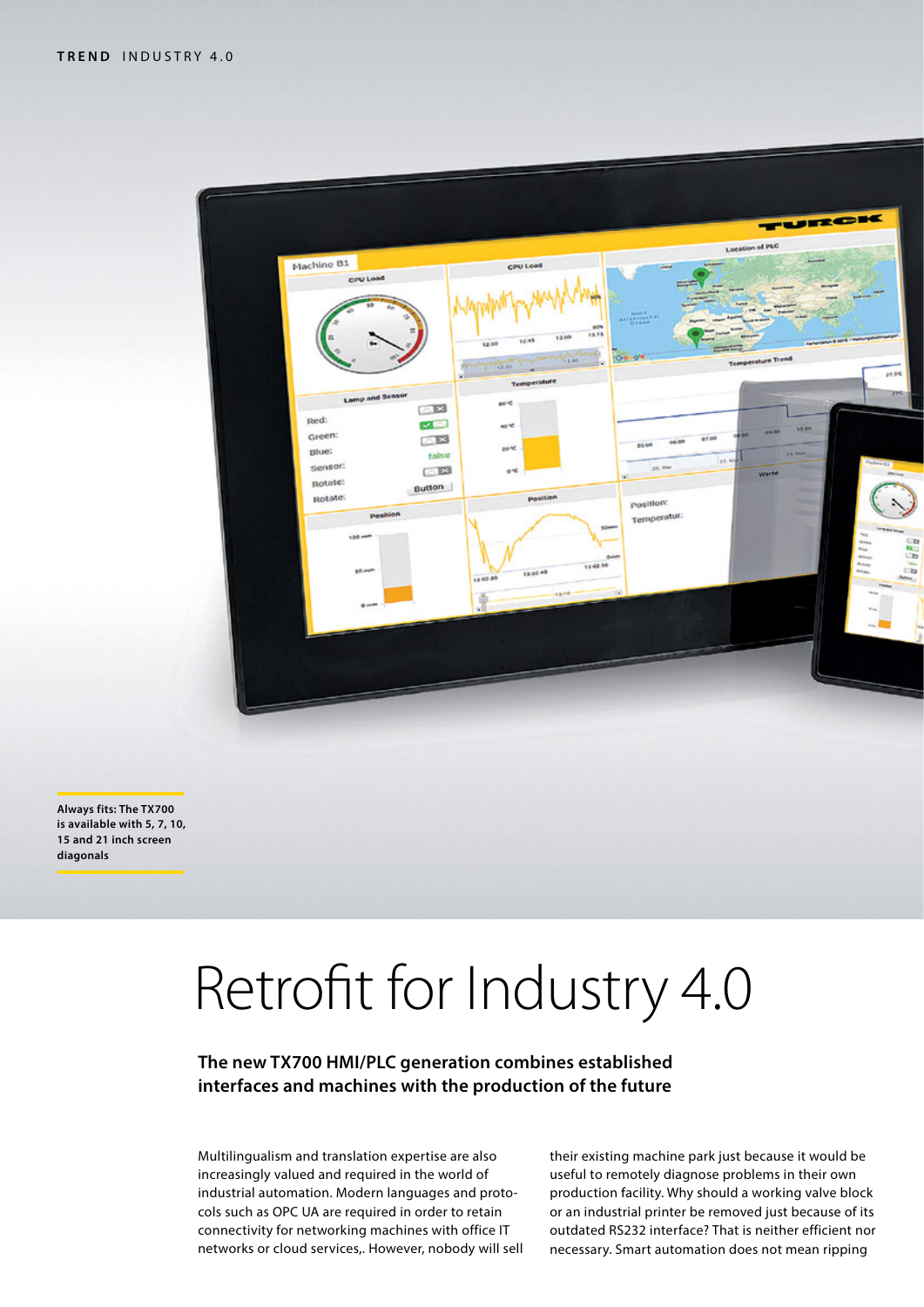



out all proven equipment from the halls, but enhancing tried and tested equipment with the benefits and extras of modern systems.

#### **Proven components for modern automation**

Existing actuators and mechanical components often continue to be used in retrofit projects and are upgraded with modern sensors and control technology. For example, modern HMIs can thus be used to replace basic pushbutton actuators and custom-built control panels. The TX700 HMI/PLC series is particularly used in these kinds of retrofit projects. Compared to basic pushbuttons and analog controllers, the touch display increases control flexibility for machinery. The direct visual feedback increases user-friendliness and enables additional data to be displayed in the field: Fill

### QUICK READ

The new generation of the TX700 HMI/LC series can control and visualize even more complex processes and applications than before. Thanks to several interfaces and an integrated OPC UA server, the device generation is well set for the future of automation. The TX700 particularly enables customers looking for a versatile controller that is suitable for use in different applications to keep their stock at manageable levels. Users requiring elementary display devices without a control function will also find a solution in the devices of the TX100 series.

levels, temperatures or pressures can be displayed as required. The display of histograms or any maintenance work due increases the availability of a machine without the use of any elaborate concepts for predictive maintenance.

The interfaces of the TX700 also follow this strategy: Keeping what's been tried and tested and opening it for modern automation concepts. As already the case with the TX500 series, the TX700 series come as standard for use also as a master in Profinet, Ethernet/ IP, Modbus TCP, Modbus RTU and CANopen networks without any additional licensing requirements. It can also be used as a slave in both Modbus networks.

Three Ethernet ports, a serial interface, two USB ports and an SD card slot are provided as physical interfaces. Thanks to the three Ethernet ports, different Ethernet communication to the corporate network or cloud services can be physically hard separated from the realtime communication with I/Os in machine and plant networks. The three RJ45 sockets are also useful for connecting a maintenance PC or establishing a switch for linear topologies by bridging two ports. The TX700 is available with 5, 7, 10, 15 and 21 inch screen diagonals.

#### **Increased performance for demanding processes**

Unlike the predecessors of the TX500 series, the TX700 devices run on a real-time Linux operating system instead of the Windows Embedded platform. This releases additional performance, which in conjunction with the increased processor performance enables applications with more complex visualizations and many stations in the Ethernet network to be implemented. The glass display is provided with a capacitive touch functionality and gesture control with swipe and zoom operation. Most users will not want to change the standard gesture control features to ensure intuitive device operation. However, this can be modified at any time during programming if required.

#### **IoT gateway on board**

Besides the increased performance, the TX700 offers a decisive benefit. In addition to its use as a PLC and HMI, users can also deploy the devices as an IoT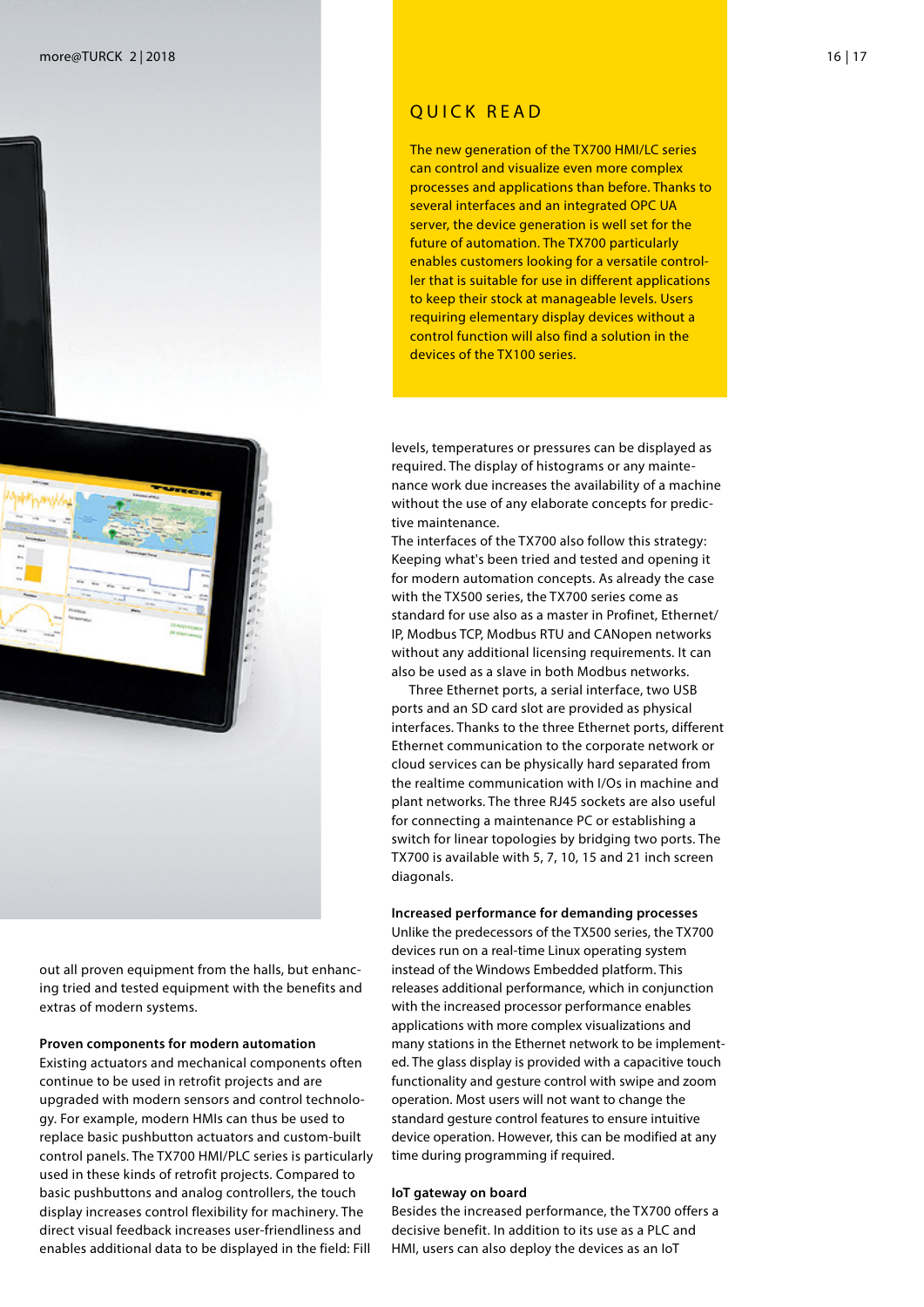

**More interfaces than an internet cafe: The TX700 can be used as a master in five networks. As a slave or server it supports Modbus TCP and RTU as well as OPC UA**

> gateway. This is made possible by the integrated OPC UA server that enables the transfer to higher-level systems. This simplifies the monitoring of machine states and processes via cloud services right through to data evaluation for predictive maintenance.

The connection to Turck's proprietary Turck cloud will be made even simpler in future. Values and variables for transfer to the cloud can then be defined via check boxes in Codesys. The Kolibri encrypted protocol makes the transfer to the Turck Cloud Solutions particularly secure. Anyone wishing to use the MQTT protocol for transferring their machine data to a different cloud can already purchase ready-to-use MQTT function blocks for Codesys and also use these on the TX700.

#### **Remote maintenance saves nerves – and travel expenses**

The TX700 devices can be easily configured via the system settings menu. External tools are not required. However, the system settings menu can also be opened via a browser on a PC. This enables the settings to be carried out conveniently via the mouse and keyboard. The integrated VNC server is another remote option. It can also be used to mirror the screen content of the TX700 with a VNC client on a PC. In this way, the entire HMI can be operated remotely. This option is particularly useful for support tasks for maintaining machines remotely. With an additional web visualization it is also possible for user groups other than the machine operator to display those graphics and visualizations that are important for them. Whether it is for management, work scheduling or maintenance – each user group has its own specific questions for a machine, which can be answered quickly with customized views for each group.

**Codesys 3: Flexibility for PLC programmers**

Like their predecessors, the TX700s use a Codesys 3 controller for programming the PLC functionality.

Codesys is widely used by many PLC programmers because the PLC software is designed as an open community solution, enabling all users to benefit from the experience of other users via the Codesys forums and free OSCAT libraries.

Anyone not wishing to design their visualizations with Codesys TargetVisu can switch to Turck's alternative TX VisuPro visualization editor at any time and at no extra charge. TX VisuPro is a state-of-the-art software package to develop modern and user-friendly graphical user interfaces. It supports a wide range of drivers which also enable connection to the controllers of many other manufacturers including for example Siemens, Beckhoff, Rockwell or Schneider. OPC UA is also integrated, both as a server and as a client. The HMI displays with TX VisuPro can also access the data of several different controllers. Depending on the device, up to eight communication relations can be established simultaneously. In this way, several plant and machine components with their own controllers can be combined and displayed on a central HMI. The web visualization function is also possible with TX VisuPro.

#### **Conclusion**

The TX700 cannot be put easily into a particular box. It is always a case of "not only but also" and never "either or". The device can be used both a PLC and HMI, both for established protocols as well as for modern Ethernet networks. It is both available in the five inch smartphone format as well as in the PC 21 inch format. The device can particularly help customers today using different types of PLCs and HMIs to effectively reduce the number of devices to be kept in stock.

**Author** | Markus Ingenerf is a product manager for factory automation fieldbus systems at Turck **Webcode** | more21805e